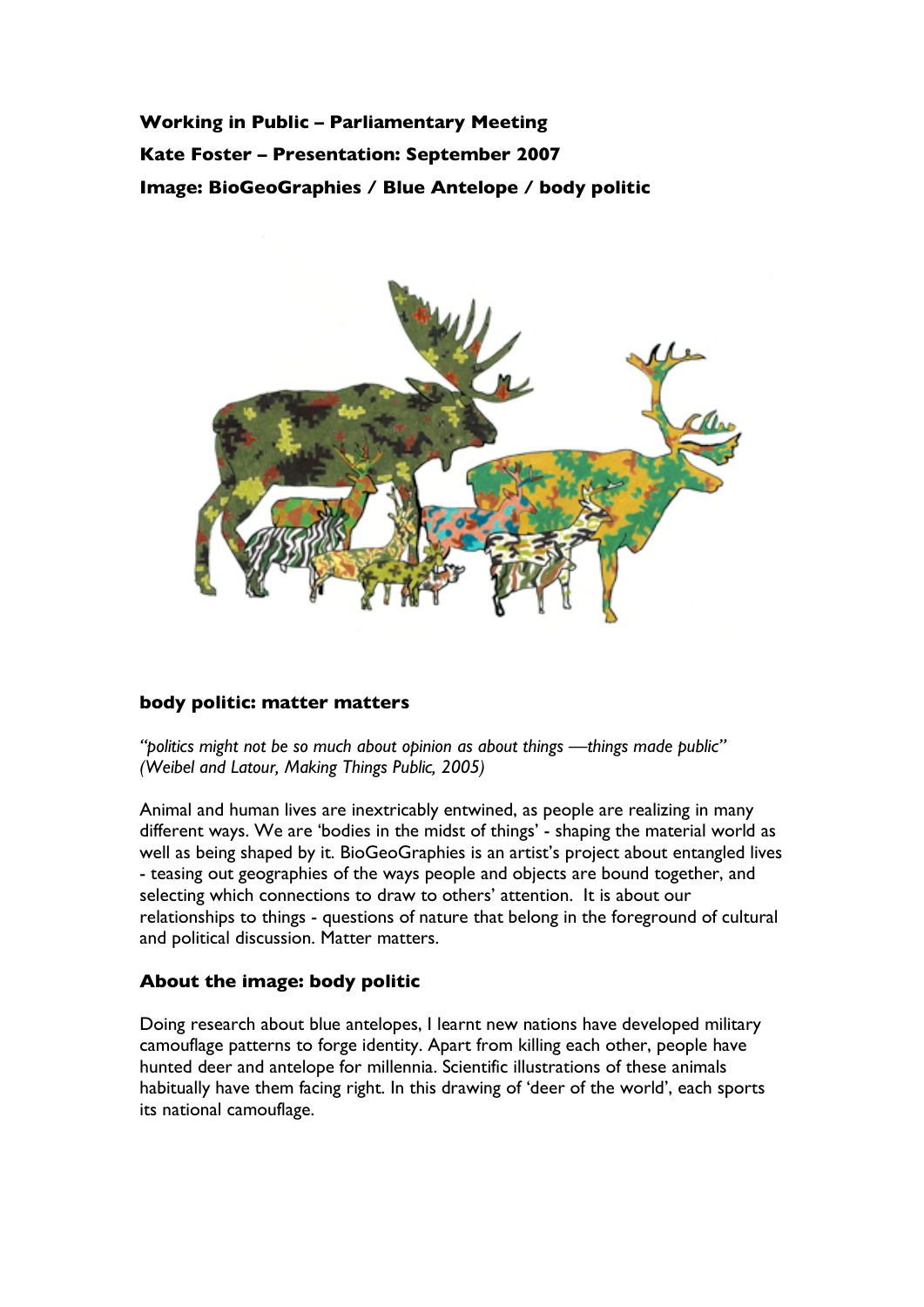## **Introduction**

BioGeoGraphies is an artist's project which scrutinises networks of relationships around specific animal's lives that have become entwined within my own life animals that are good to think with.

The entangled relationships between people and things can be seen by looking at assemblages of things, at technologies - and not just human activity in isolation.

This extends ideas of what should be included, when thinking about working in 'public'. But for more on why 'matter matters', I defer to the theoretician Bruno Latour.

Here, briefly is something about BioGeoGraphies.

## **About BioGeoGraphies**

This is a process of teasing out geographies of animal existences through time and over space and selecting certain connections to draw to other people's attention.

Interventions (like transporting a museum specimen, building a website) open up discussion about ways people and things are bound together.

These projects have an eye open towards environmental politics, for example much of Scotland is managed as moorland used for hunting, and some landowners are implicated in killing birds of prey. This is not just a land management issue but an arena where questions of 'nature' turn into political and aesthetic issues.

BioGeoGraphies is about letting affairs become more complicated - not letting issues polarize. This can mean that it doesn't necessarily fit easily into organizational remits.

I set out to find people with shared interests, and am deliberately disrespectful of disciplinary boundaries. The main point is to make conversation.

Material 'outcomes' are relatively slight (small-scale exhibitions, bookworks, a website) but there is a gradually extending network - involving people with different kinds of experience and knowledge of topics in question - such as a museum curator, a South African archaeologist, a poet, RSPB staff, taxidermists, the late Duchess of Westminster's salmon ghillie, research biologists, and in particular, cultural geographers, notably Hayden Lorimer and Merle Patchett at Glasgow University.

Now for a little about the Blue Antelope. Glasgow University has one of only two skulls in the world of this extinct animal, exterminated in 1800 soon after Cape Colony was established in South Africa. The other skull is in Amsterdam.

I am going next month on an artist's residency near where it used to live. I will find scientists who have studied it but I am unlikely to find an African name for this animal - as the culture of the people who knew it when it was alive has also been exterminated.